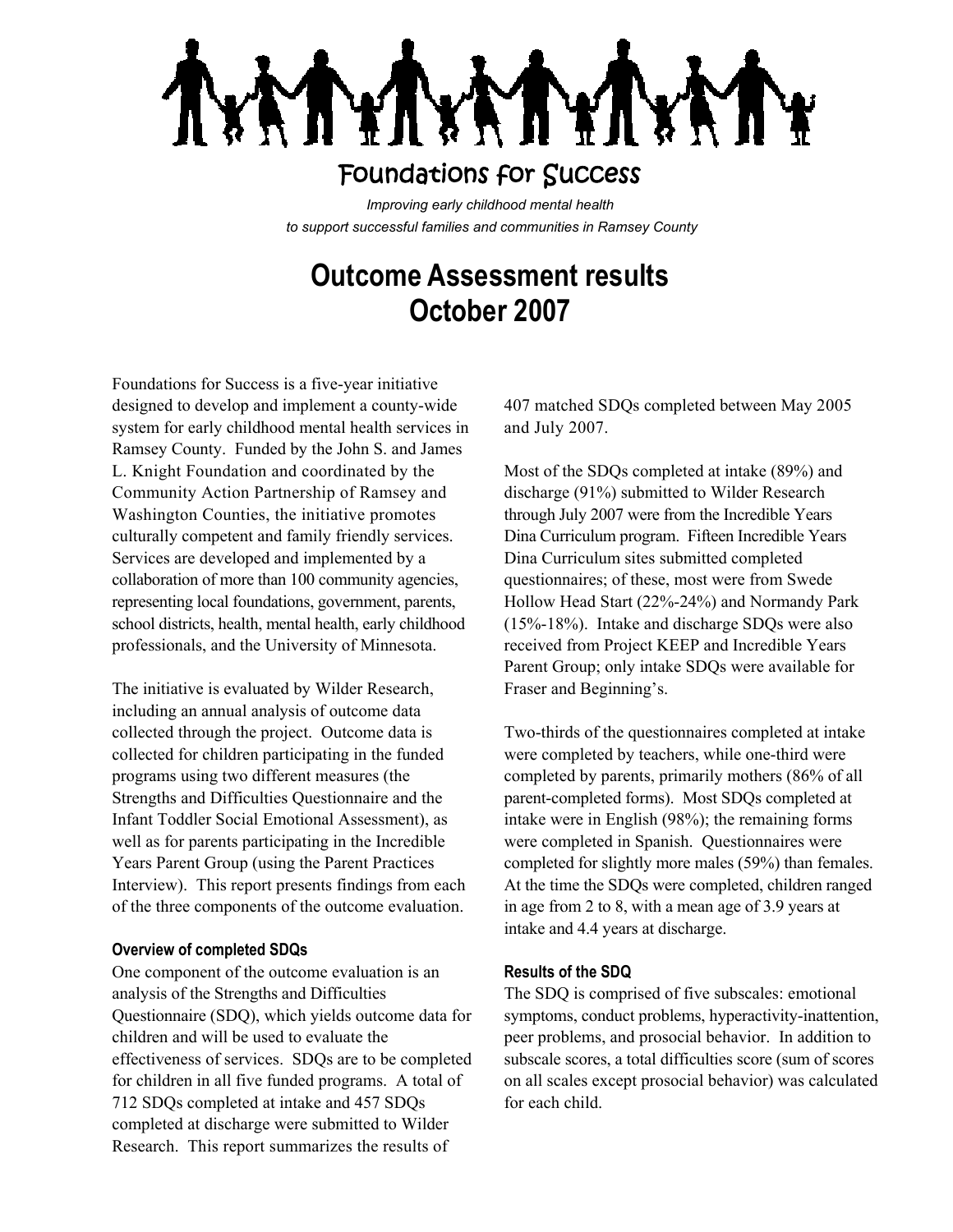All scores can further be classified into one of three clinical categories: normal, borderline, or abnormal. An abnormal total difficulties score can be used to identify children who may have mental health concerns. Changes in scores from intake to discharge are based on individually matched cases (n=407). The major SDQ findings are as follows:

- Overall, children showed statistically significant improvements in all five domains of behavior assessed by the SDQ, including an improvement in their total difficulties score.
- In particular, the largest improvement was a reduction in peer problems.
- Most children  $(53\%$  to  $83\%)$  who were in the "normal" category on the subscales at intake maintained that status at discharge.
- Between 8 percent and 25 percent of children demonstrated clinical improvements from intake to discharge (i.e., they improved from "abnormal" to "normal" or "borderline", or from "borderline" to "normal").
- The largest clinical improvement was on the prosocial scale, in which 23 percent of children improved by at least one clinical category between intake and discharge.
- One quarter of the children demonstrated improvement in their total difficulties scores, improving by at least one clinical category.
- Sixty-one percent of children's total difficulties scores were "normal" at intake, compared to 75 percent at discharge.
- Parents and teachers reported that fewer children had difficulties with emotions, concentration, behavior, or getting along with others at discharge (39%) compared to intake (53%).

### **Overview of completed ITSEAs**

A second component of the outcome evaluation involves the Infant Toddler Social Emotional Assessment (ITSEA), which is administered to parents of children ages birth to 3 at intake, every six months following intake, and at discharge. The ITSEA is used by the Beginning's Infant-Toddler Home Visiting program only. This report summarizes the results of 16 matched ITSEAs (intake and most recent posttest) completed between September 2005 and May 2007.

Of the 30 children who have been discharged from Beginning's, English was the primary language

spoken at home for most (93%), slightly more than half were males (57%), and they represented diverse racial and ethnic groups, including African American (37%), Multi-racial (27%), Caucasian (23%), and Hispanic (7%). Children's mean age at intake was 27 months, and 36 months at discharge.

#### **Results of the ITSEA**

The ITSEA is comprised of four domains of behavior: externalizing problems, internalizing problems, dysregulation, and competence, each of which includes 3 to 6 subscales. Scores identified as being "of concern" identify children who are at risk for delayed, deficient, or deviant behavior relative to their same age and sex peers in their development of the capacity to regulate behaviors and emotions, and their development of social-emotional competencies.

Changes in scores from intake to discharge are based on individually matched cases (n=16). The major ITSEA findings are as follows:

- There was no significant change in children's scores from intake to most recent posttest in any domain with the exception of competence, which declined over time and fell into the "of concern" range at discharge. It should be noted that the finding is based on a small N and may be due to an increased awareness among parents, following their child's participation in the program, of what actually constitutes socially appropriate, "competent" behavior.
- Children's average scores on the externalizing and dysregulation domains fell into the "clinical" range at both intake and discharge.
- There was a significant reduction in children's separation distress (internalizing domain) between intake and most recent posttest – the only item to show significant improvement.
- About one-third of children moved out of the "of concern" range by their most recent posttest on the internalizing domain.
- Parental concern about their child's behavior, emotions, or relationships significantly decreased from pretest to most recent posttest.

### **Overview of completed PPIs**

The final component of the outcome evaluation is an analysis of the results of the Parent Practices Interview (PPI), which is completed by parents participating in the Incredible Years Parent Group at intake and discharge. This report summarizes the